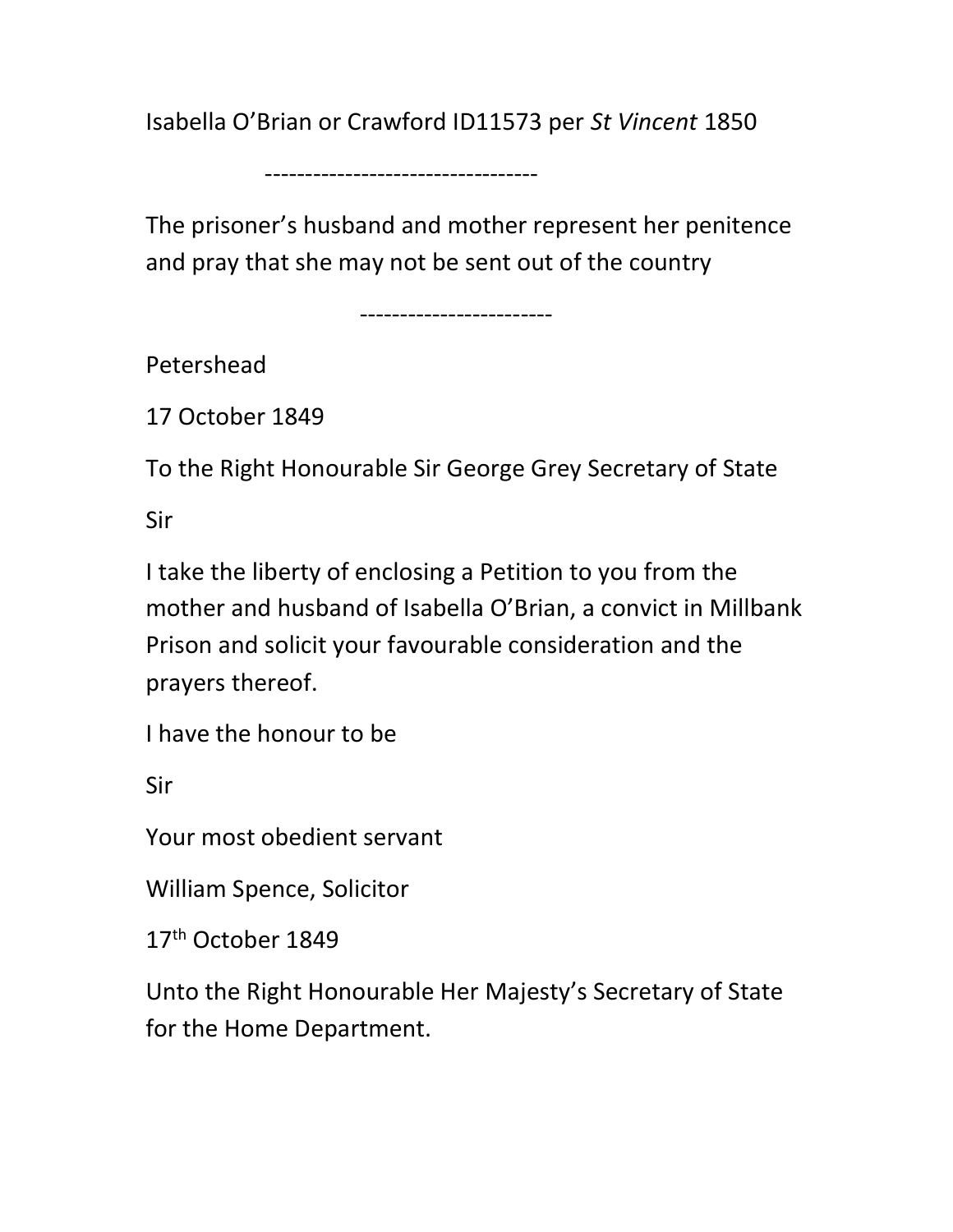The humble petition of Mrs Isobel O'Brian mother and James Crawford , Labourer, Husband of Isabella O('Brian No 3089/3 convict of Millbank Prison London.

## Sheweth

That the said Isabella O'Brian was tried at the Aberdeen Circuit in the spring of the present year upon the charge of theft, and having been convicted of that charge was sentenced to seven years transportation.

That since her removal from Abredeen she has been an inmate of the Millbank Prison and is now about to leave this country for her destined penal settlement.

That the convict prior, and subsequent to her trial has, in her correspondence with the Petitioners, expressed great penitence for her past conduct both on her own account and that of the petitioners and deeply lament the disgrace she had brought upon herself and all connected with her.

That your Petitioner, the convicts mother, has sustained severe family affliction within the last few months, having lost two sons at the Greenland Seas and the approaching transportation of her daughter to a penal settlement is bearing hard upon her, and although her daughter cannot now be with her to smooth down the pillow of declining years still the idea that she is within the reach of correspondence will lend greatly to lessen the hardships and